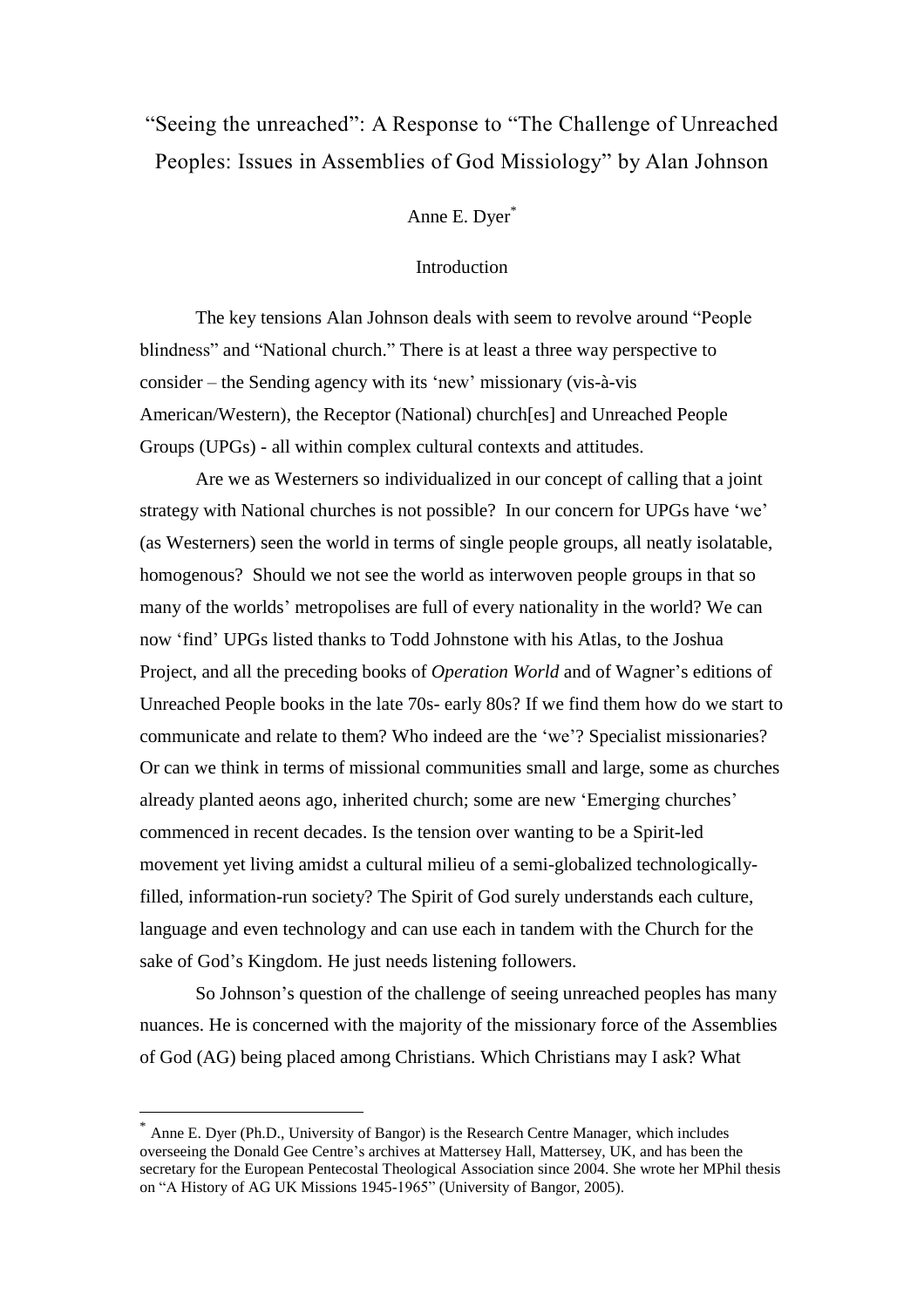purposes have they with these Christians? Moreover, what has God called them to do? The Spirit leads, Pentecostals believe and yet there is the constant tension between organizational principles and that 'leading.' I will start with Vocation within the British AG mission history since that is my area of knowledge. From there I hope to show how the present understanding of vocation works in the light of how missionaries perceive God calling them to serve in his Kingdom for its extension?

Vocation in the History of AG Great Britain missions – placement policies?

In the West we have been trained that missionary life is a 'Vocation', no simple vocation but one specifically made by God to His specific followers. Western Pentecostals are prone to 'pneumatological individualism'; the Holy Spirit speaks to 'me.' Often is used to be regarding a location somewhere in the world, highlighting it to our prayer interest and furthering it by stimulating our availability. Then we have an interest in our own individual giftings and then personality types. How and where 'I' fit in and expect to live for God maybe colored by our own Western individualist cultures.

Therefore our processes in strategies are not geared to a 'big picture' so much as our own small pictures; but we can deceive ourselves into thinking our little picture is almost as important as the bigger picture—the picture seen by God. Who wants to be a tassel protruding from the overall carpet when the pattern cannot be perceived from underneath? Does that not imply faith in the great weaver is necessary?

We process our calling in planning individually. It is not apparently an alternative to strategic planning overall and fitting in. When the British AG (AG GB) planned a strategy of centralized designations, only making available certain geographic fields, applicants were not so numerous; it was too restrictive and many did their own thing apart from the AG mission department. Those with a geographical call to a Brazil, for example, could not go there with AG GB; they tried the AG USA as a means and still failed to go.<sup>1</sup> After 1950 AG GB applicants could only go to three existing fields—Japan, India, and Congo. By the 1960s that was enlarged to include Malaysia, and Tanzania/Kenya.<sup>2</sup> Centralized money donations petered out during the 1970s; individuals could not officially raise support for themselves to go to other nations and even then church giving waned.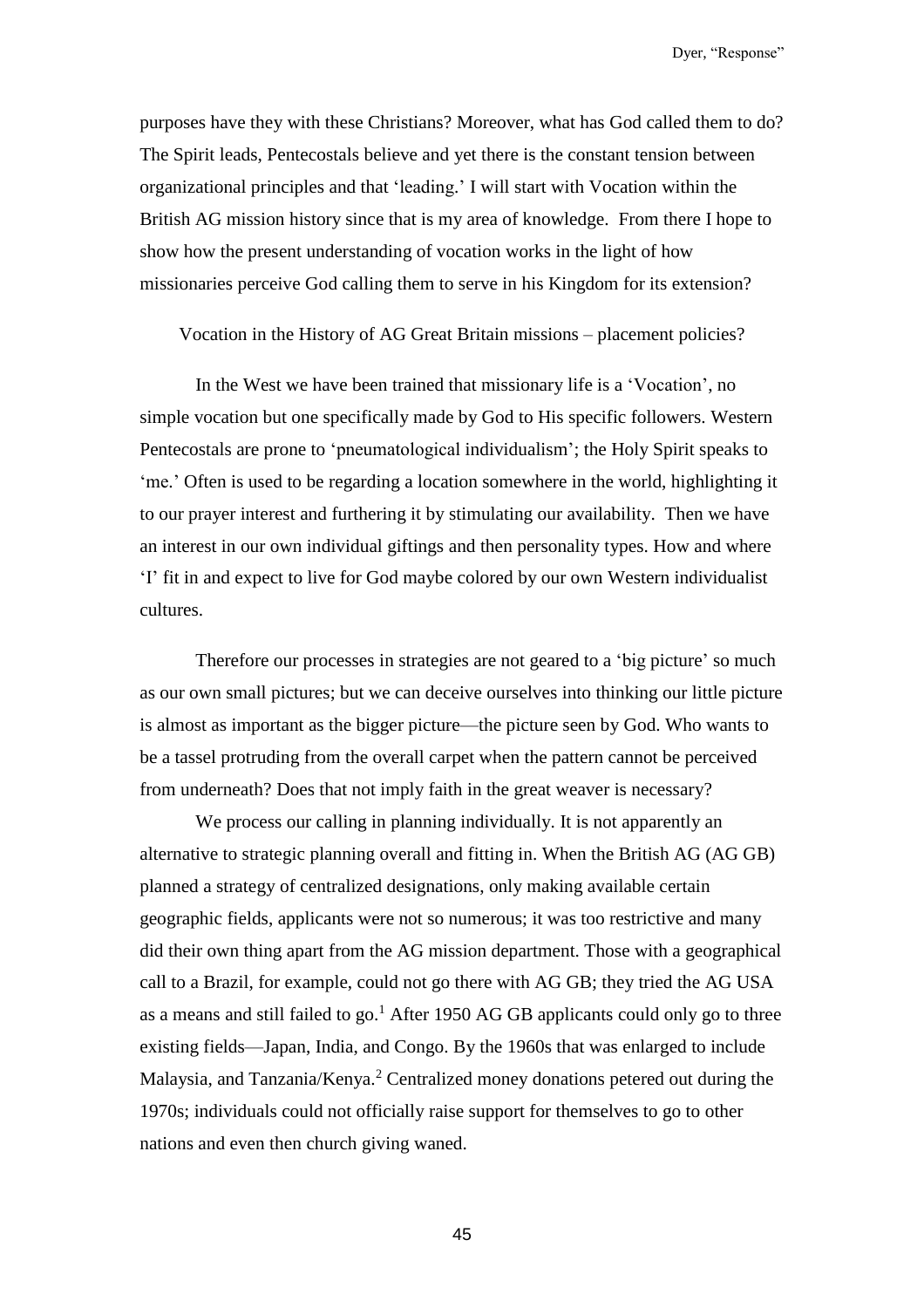By 1980 there was a new council with more entrepreneurial people (e.g. John Wildrianne, Ray Belfield). They decided to contact a range of people beyond the existing designated nations. Ray took a trip around Asia and Latin America. The result was that the whole world was banded into Action Areas and anyone sensing a call to missionary work could go anywhere as long as they could raise their own funds once 'accepted' by the Oversees Missionary Council (OMC) of the AG GB.<sup>3</sup> Individualism had won out for good or otherwise. A survey of the AG mission history has shown that there is then a scattered approach, no coordinated world strategy, even when there was any attempt at coordinating with other agencies or local churches on the same field.<sup>4</sup>

#### Vocation and its development

What is calling? The concept of 'Vocation' goes back to when people sensed that God wanted them in a role in the church or monastery. Calvin considered people should stay in the 'vocation' in which they were born, a butcher's or a lawyer's or a noble family. In Protestantism that did not mean that 'clerical ministry' was not possible in generations of families otherwise employed. It became a habit of the educated classes that of three sons, one was to inherit the estate or business, the next went to the army and last 'went into the church.' It became a safe position for those within the system of a state church. Vocation still remained in the 'being' rather than 'doing' category of service, to include teaching and nursing, altruistic 'callings.'<sup>5</sup> Obviously the historic development in Britain and Europe was different to the United States of America where a 'church-state' system was deliberately avoided and freedom of choice for the individual was valued. The pioneer, entrepreneur was the hero of society. In Britain it was less so. Missionaries were not often derived from among the noble of the land until the Cambridge Seven: landed gentry, famous for sports [cricket] and money, these seven gave up their inheritances to serve the Chinese with the Gospel.<sup>6</sup> They had sensed a 'call' from God and obeyed it. This sort of calling was highly admired in the churches. Spiritual status was attributed. More people from the educated spectrum began applying for missionary work. The missionary had also become the hero in the pre-1945 years at least. However in the post-1945 years in Britain at least, and probably the USA, and other 'western nations' there was a surge of new agencies being formed and many missionary volunteers; the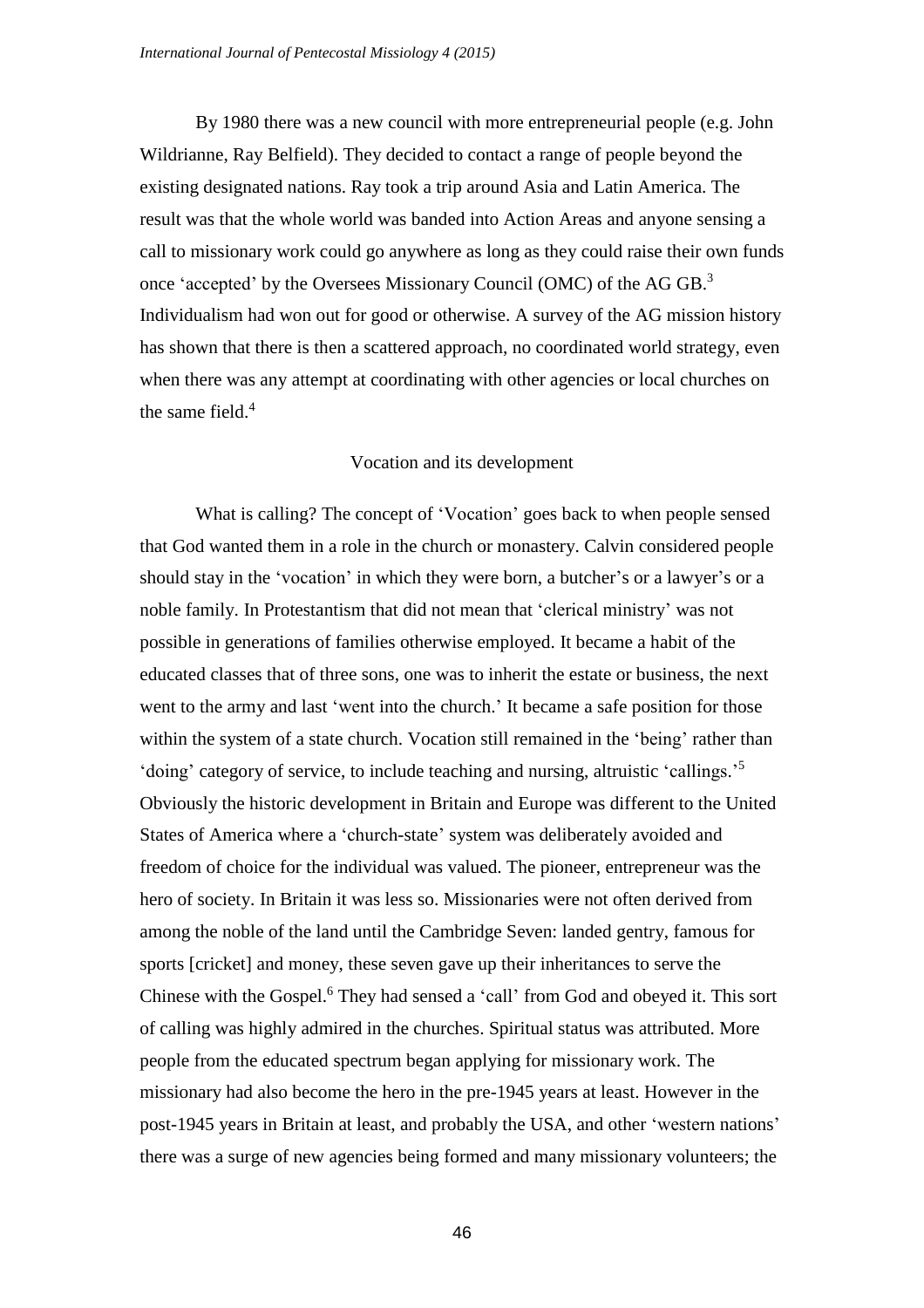AG GB as one agency, was flooded with applications.<sup>7</sup> Was this status appreciation part of the motive? Many a woman applied to go overseas as there were little opportunities for ministry in an official sense at home not just in the mainline traditional churches but the AG as well.<sup>8</sup>

What triggered their 'call'? I tested it with a survey of 70 contactable retired and active AG missionaries. I wanted to see if their calling was triggered and confirmed by one or more factors - Scripture, The Holy Spirit and specific gifts, a dream or vision; few if any had any 'pentecostal' character to their call. Most stated it was from the Holy Spirit pointing out scriptures, or an encounter with other missionaries and less so from book testimonies. It was focused geographically until 1990s when a later age of calling provided a gifting orientation for service anywhere needed.

Having ascertained a call through a variety of methods, the candidates would then go through a confirmation process through home churches, and the agency leaders. The processes changed over the years with AG GB; I worked out that there were 5 models for the Pentecostals in Britain since the first Pentecostal Missionary union members of 1909 left Britain. Within that came adaptations of designations. As Johnson states "One of the priority functions of a mission agency is placing people, making decisions as to what areas you will put staff in and so on." As of 1980 in Britain, the AG missionaries place themselves in their preferred location. Perhaps in AG USA, they are in submission with respect to the agency's needs and then in consultation on their preferences. So the strategy can be stabilized and arranged with some respect for long-term goals, sending those most likely to achieve the goals due to their giftings natural and spiritual. Corporate vision is then possible to fulfil. If of course, the Holy Spirit really is 'pulling the strings' of the missionary agency then all will fit in with an overall concept of God's plan in the world - 'that they may be ONE' as Jesus prayed and therefore His sending will achieve His plan! Human discernment of that plan is necessary.

If there was an overall AG plan for all AG Americans to the Ukrainians, from Australians to the AG Zimbabweans, from Brazilians to the Japanese and all in between, it would take massive oversight. So individual nations sending missionaries would then need to cooperate through the local churches of the receptor nation with each other. A focus on gifting, usually defined in Eph 4:11 terms, not geographic calling is then easier to manage to send them to appropriately strategic areas.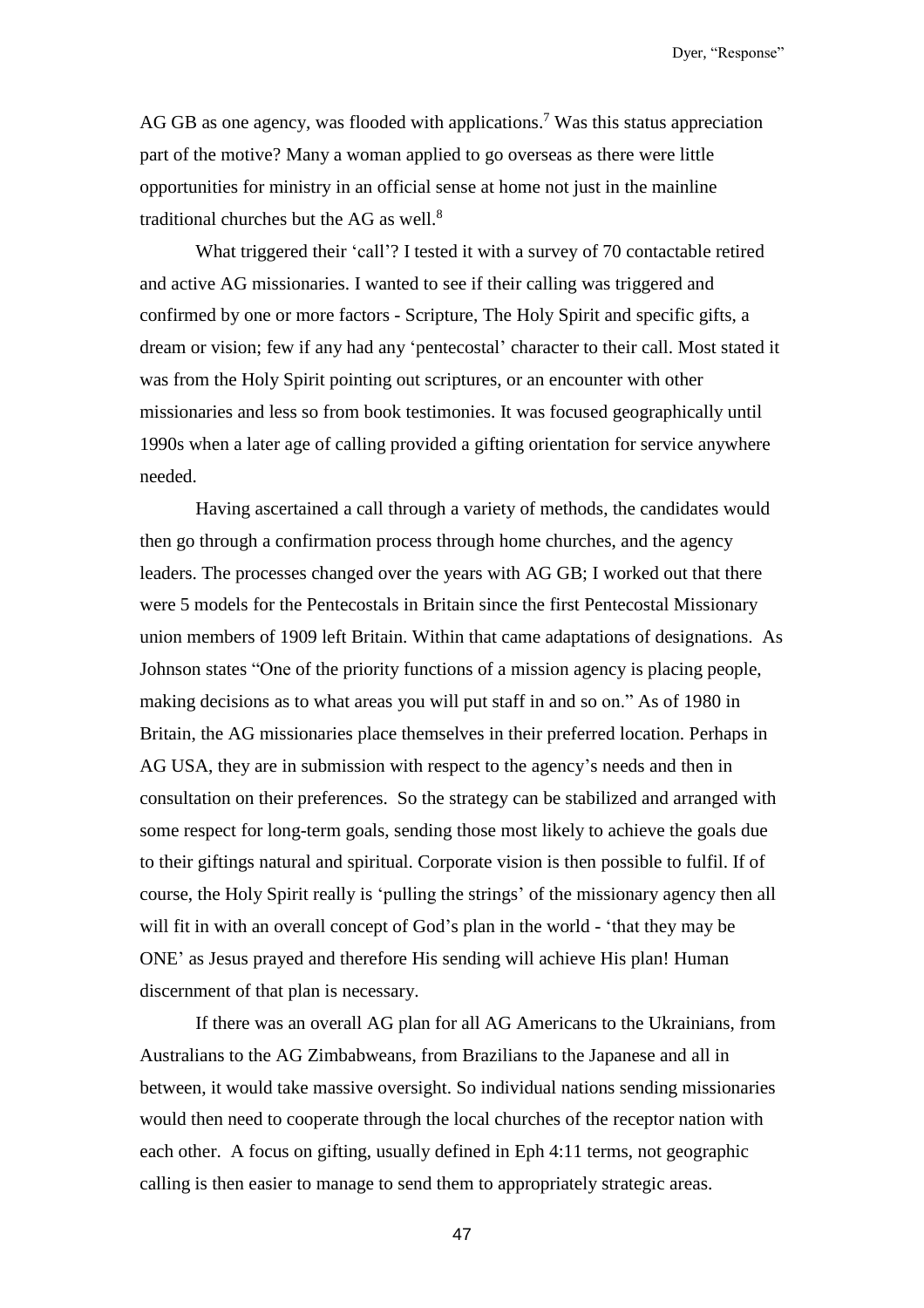Determining their gifting for the younger group is not always easy but sometimes teamwork can at least be enhanced through determining personality types. Introverts I found were sent for pioneer situations whereas extroverts work better with existing teams or form their own but the AG GB seems to keep extrovert males in home pastorates; women extroverts are sent to other fields.<sup>9</sup>

Information of the individual's strengths plus spiritual insight and calling working into factual and statistical information on UPGs can add up to the best designation for the new missionaries. The main question is on a mutually recognized discernment from the Holy Spirit among the individuals and agency leaders *and* receptor nations.

#### National church?

The next issue is the receptor national churches. Much of what Johnson debates is the issue of a *national* church and how they respond. First of all we need a definition. 'National' means different things. Is it a trans-cultural but geopolitically based church? He seems to consider the AG in each nation as *the* national church. That takes a very small exclusive view in nations where many cultures [PGs] co-exist. Can we re-term it? The indigenous, dominant, linguistically cultural AG? Surely today, the American AG is not the colonialist mission agency to run their own pioneer program apart from the existing church. Some AG churches were not actually founded by American AG—not many perhaps. Are they now indigenous or not? Are they becoming self-theologizers or not? Hodges would be horrified if they were not. To say outsiders  $(E3<sup>10</sup>)$  have a 'superior' view of the possibilities of UPG work in 'their' (E1) nations strikes me as neo-colonialist. Strong words? Instead, any nonnational missionary, Brazilian, Korean, British, American, Australian… should be partnering, serving, facilitating but not commanding the national church.

Supposing the 'national AG church' had arrangements with an AG mission agency, is their policy to accept facilitators or pioneers? If it is the latter, evangelistic pioneers, then they can facilitate their language and cultural learning, and send them out to support local outreach. If the former as facilitators, they might be appointed to administration, education, social action aid resourcing, etc.

Logical ideas like that, however, do not often work out so easily. National churches may have a say in what they want to do and which personnel should do it.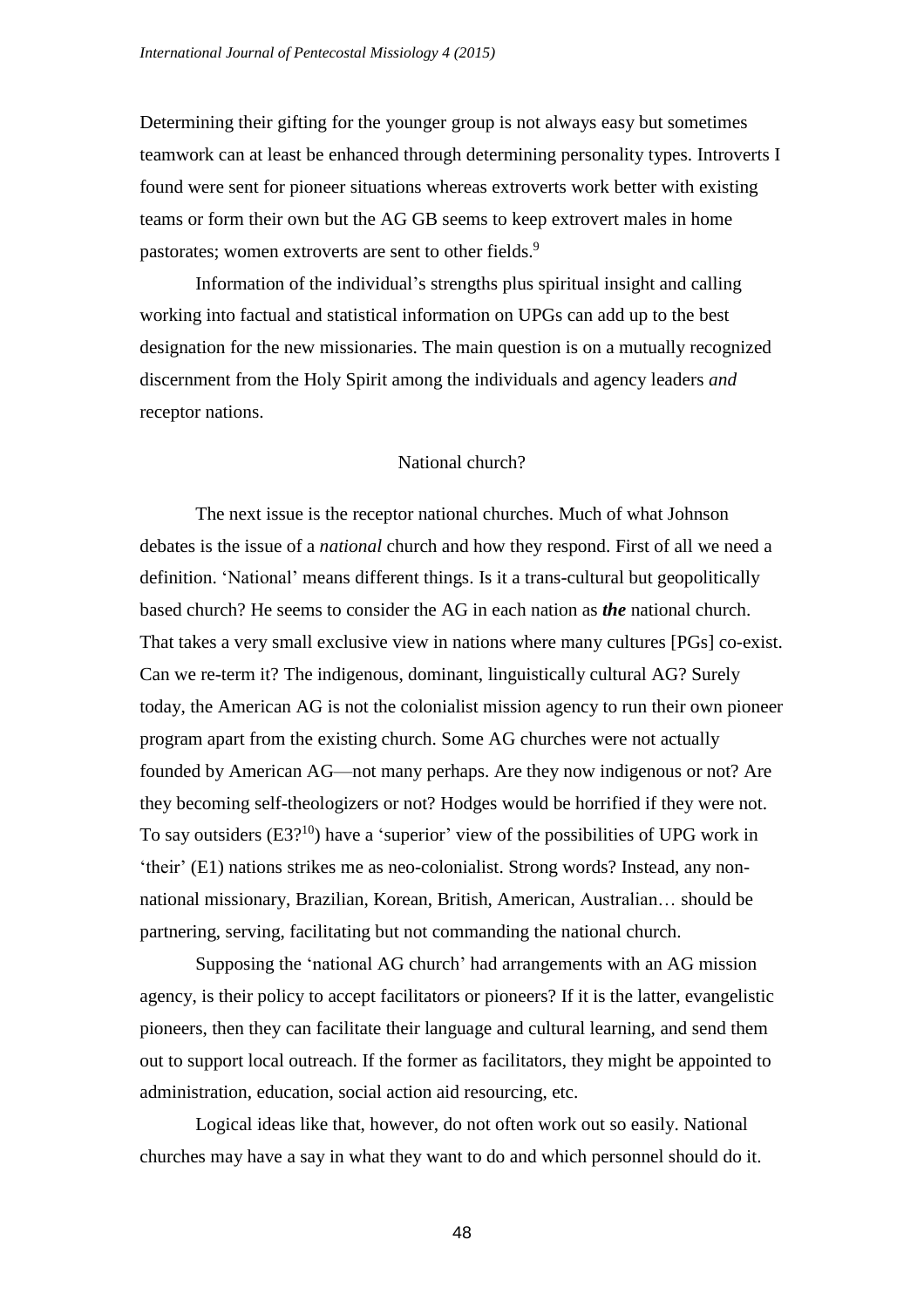One successful missionary<sup>11</sup> from AG GB in Thailand for over 25 years now, was connected to the national Thai AG and he was designated under their auspices to minister with Thai. He formed his own team from among the Thai, saw miracles, grew a main church and now trains and facilitates more and more locals in church planting, even reaching—thanks to the Tsunami in 2006—fishing villages where not only Thai live but those of an UPG (Orag Luoi). How this vision is passed on will be interesting but one key aspect is learning the local language.

So if the national churches are apparently have 'people blindness,' what about the UPGs in their geographic areas? The missionaries with the vision for that people group would still need to work with and through the national church in the national language to pray through to healing of the blindness. Modelling discipleship even as they learn language and culture, assisting, watching and being catalysts for new ministries by may be a better way than doing the work as leaders themselves. What needs shaping in training days are the expectations of being a missionary to enable servant-leadership.

## Language

One of the key issues Johnson highlights is that AG Missionaries were largely based among the existing churches, not among UPGs. Does that imply they are dependent on interpreters or does their calling motivate them through language learning? Missionary dependency linguistically may limit the use of missionary teams going further beyond national churches. More questions are implied: how then are the missionaries equipping the churches to do the work among their own people *and* other groups in a way that missionaries themselves could not do without fluency in numerous languages? It may then be more effective to facilitate local multi-language using Christians to go wherever needed among UPGs, even to the extent of learning another language.

If missionaries are not able to use the national language, let alone the localized languages, they will find themselves in a labyrinth of misunderstandings of a cultural and linguistic nature. The Western World is more concerned with quick results; the American entrepreneurial spirit at work to see success. The Europeans are a little more willing to think in longer terms perhaps, especially those already trilingual as with the Swiss. The Brits, however, are less apt to learn more languages. The use of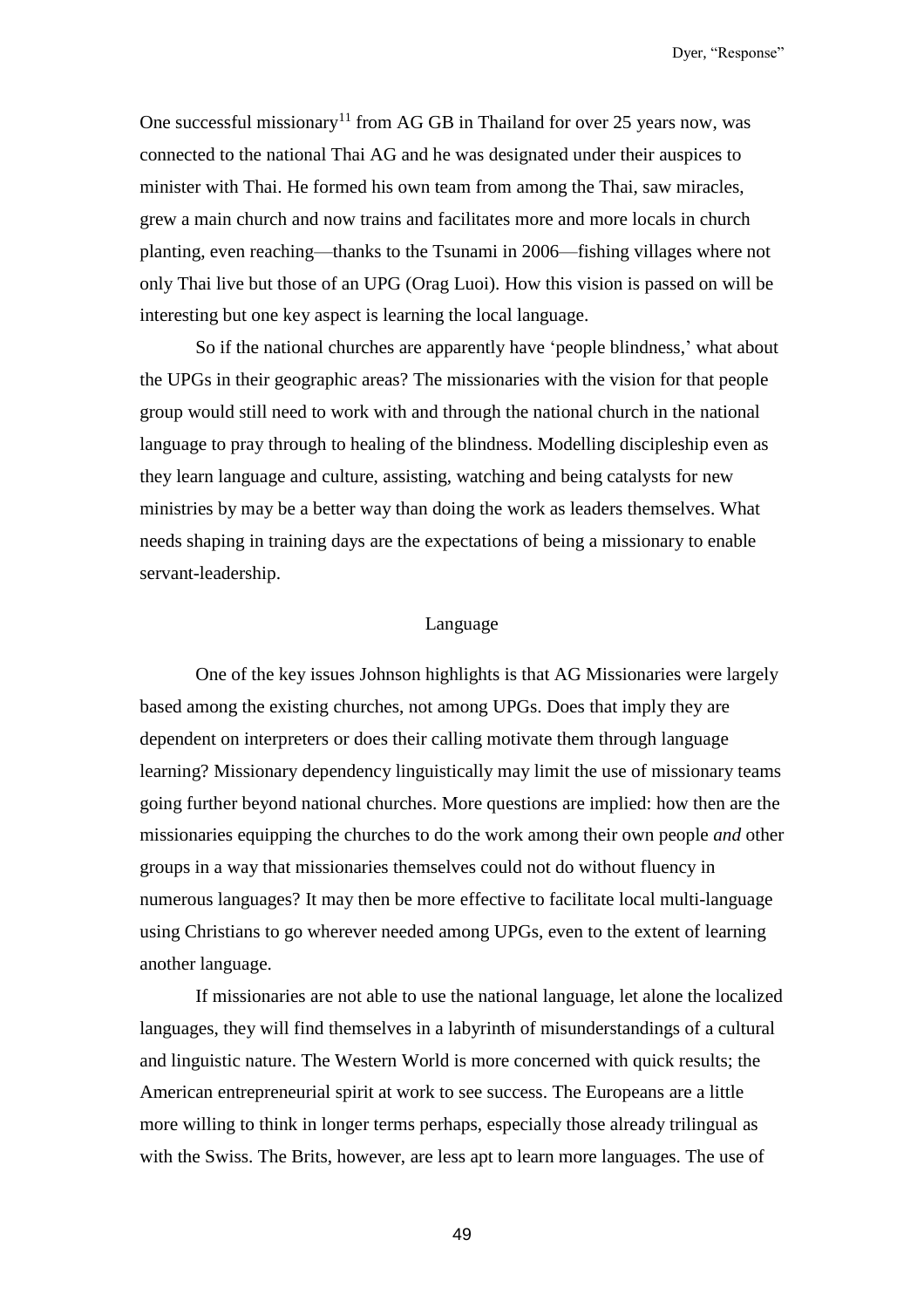trade languages whether English, Spanish, Swahili or Mandarin might be an issue for some among the Alliance for Vulnerable Mission<sup>12</sup> but there can be checks and balances placed for ensuring right understanding among two sets of bilingual/trilingual peoples. The missionary can learn the national language; the local can use the national language but have a knowledge of other dialects too.<sup>13</sup> Certainly language study has to be a major foundation of understanding other cultural groups around the world.

## Near neighbors –the UPGs

Who should do the reaching of the national church's near neighbors? Many groups are blind to their neighbors. Outsiders can see things differently. Can it then take a member of an E3 group to help the E1s see the E2s? Therefore being in a geopolitical area where an AG 'national' church already exists in a different people group is not necessarily a problem as stated by Johnson (4). It could be the facilitation of vision. Peter and John were somewhat taken aback by Philip the Hellenist deacon evangelist seeing the people movement among the Samaritans; Peter and John had been trained culturally not to regard Samaritans as worthwhile, despite Jesus' training in relating to Samaritans (Lk 10:27-37; 17:11-19; Jn 4). People blindness occurs in key leaders. Peter had to learn the lesson again with Cornelius (Acts 10).

A Pentecostal should be at least as aware, if not more so, than Peter of the way God speaks, suddenly, in dreams, prophetic words and pictures. Staying alert to that Spirit led mode of being, should enable the embedding of 'apostolic genius and missional DNA' Johnson speaks of by modelling how a Spirit-led life, motivation and outreach coincide.

# Conclusion

Rob Starner makes a poignant observation when he says, "the church's constant theological task is retrospection and repair." <sup>14</sup> So too missiologically: how do we repair the policies of placing missionaries? With some excuses for individualism, we have simply let people go anywhere they seemed to think they needed to go to obey God's calling on them individually. I challenge that and ask if individualism is too rife? Should an agency be motivated by information or the Spirit? Or are they incompatible? I think Johnson's issues and my research indicates that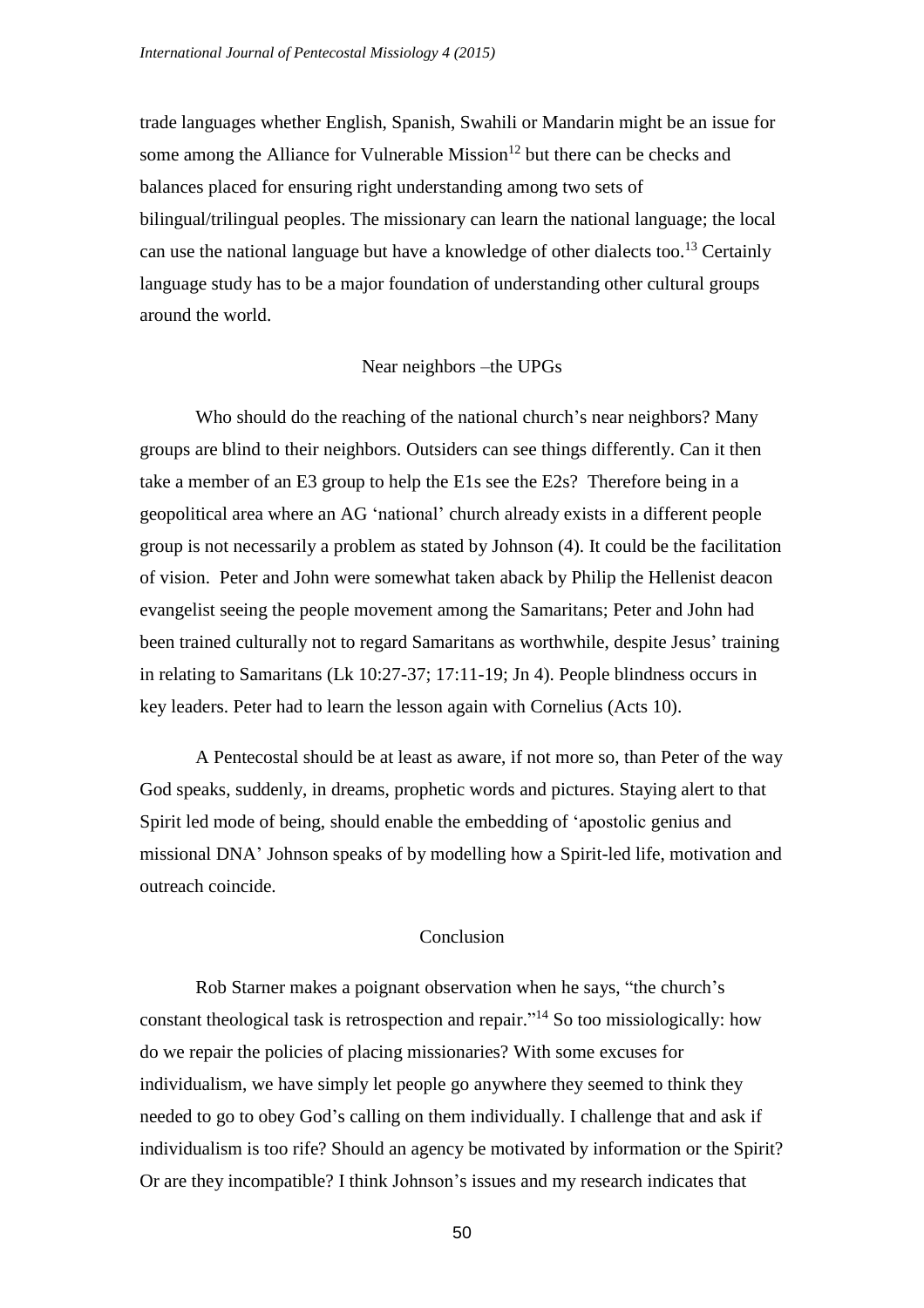there is a pendulum swing between the two in most agencies, including the AG's own mission policies. On the one hand, organic Pentecostalism stresses being a Spirit-led intuitive locating of missionaries; on the other hand, organizational Pentecostalism with its over-centralizing strategies directed by statistical information can kill individual giftings if those individuals are sent to places unsuitable to their abilities. Motives and end goals are all very Western. 'Success' is very Western. It may be contagious and even partially due to a prosperity idea that we should multiply and cover the earth, not just Jesus' command (Mt 28:19). Can we not learn from the national churches rather than just seek to motivate them to see how we see—even how we see UPGs? How do we trust God to move them to meet the UPGs? By being *with* them, incarnating God's mission, and being the message. So, if God is in charge by his Spirit we would want to serve His Son in fulfilling the mission for which He was called and sent. Can we follow that—wherever that may be and in whatever mode of humble service it would take? Humility (Phil 2:5-11) is the method Jesus took onboard. Serving by being available to the body of Christ, Spirit-led *and* being well informed is not advocating mutually opposing methods of mission.

<sup>2</sup> OMC New fields proposal (14 June 1962).

<sup>3</sup> OMC Minutes (22 April 1981).

l

<sup>9</sup> Reasons for that need another essay.

 $<sup>1</sup>$  E.g. Overseas Missionary Council (OMC) Minutes (12 July 1946), regarding Mr J Philips' approach</sup> to go to Brazil. OMC documents can be found at Donald Gee Centre archives at Mattersey Hall, and is digitally kept in the University of Southern California's online Pentecostal archive collection: [http://digitallibrary.usc.edu/cdm/search/collection/p15799coll14/searchterm/Donald%20Gee%20Centr](http://digitallibrary.usc.edu/cdm/search/collection/p15799coll14/searchterm/Donald%20Gee%20Centre%2C%20Mattersey%20Hall%2C%20UK!OMC%20Minutes/field/parta!all/mode/exact!all/conn/and!and/order/nosort/ad/asc) [e%2C%20Mattersey%20Hall%2C%20UK!OMC%20Minutes/field/parta!all/mode/exact!all/conn/and!a](http://digitallibrary.usc.edu/cdm/search/collection/p15799coll14/searchterm/Donald%20Gee%20Centre%2C%20Mattersey%20Hall%2C%20UK!OMC%20Minutes/field/parta!all/mode/exact!all/conn/and!and/order/nosort/ad/asc) [nd/order/nosort/ad/asc](http://digitallibrary.usc.edu/cdm/search/collection/p15799coll14/searchterm/Donald%20Gee%20Centre%2C%20Mattersey%20Hall%2C%20UK!OMC%20Minutes/field/parta!all/mode/exact!all/conn/and!and/order/nosort/ad/asc)

<sup>4</sup> Miss E. Thomas was seconded to the Swedish Free Mission from the AG Congo Field. OMC Minutes (22 April 1981). Other examples can be found.

<sup>5</sup> David Westcott, *Work Well: Live Well—Rediscovering a Biblical View of Work,* (London: Marshall Pickering, 1996), 43.

<sup>&</sup>lt;sup>6</sup> In 1885, 7 men of wealth and aristocracy joined J. Hudson Taylor's ground breaking faith mission the China Inland Mission.

<sup>7</sup> OMC Minutes 1945-1959: Only 17 were accepted from 74 applications.

<sup>8</sup> Anne E. Dyer, "A history of AG UK Missions 1945-1965" (MPhil thesis, University of Bangor, 2005).

<sup>&</sup>lt;sup>10</sup> Note I reverse the 'normal' order of Westerner = E1 from the 1970s/80s angle.